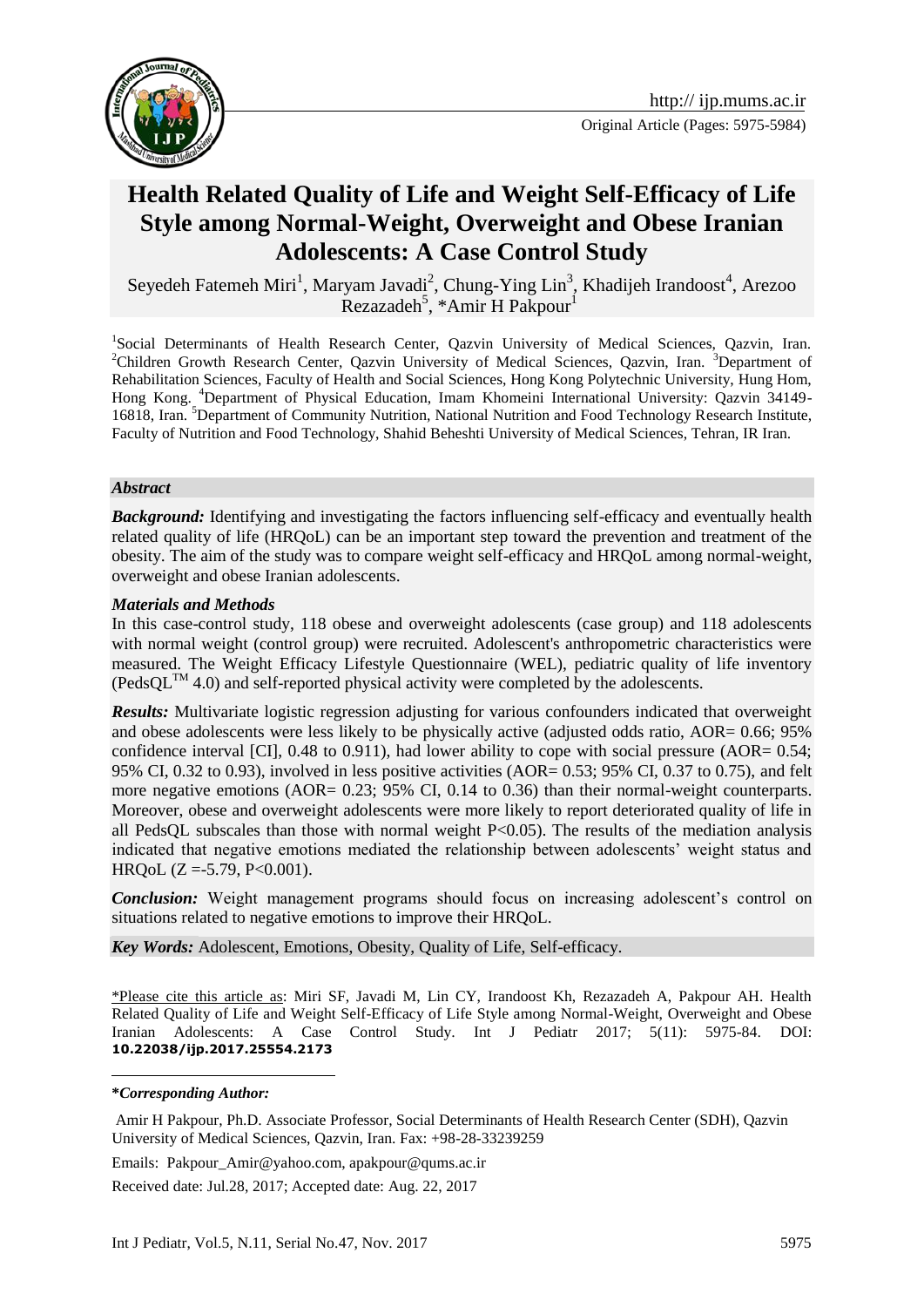# **1- INTRODUCTION**

 Childhood and adolescent obesity is one of the most important risk factors for chronic diseases in adulthood (1). The growing trend of obesity in childhood and adolescence is now viewed as a challenging and costly issue in the health area (2). The investigation of food consumption patterns in Iranian households during 2001-2003 has revealed that the prevalence rates of overweight are equal to 8.7% and 11.83% in 11-to-19 year-old female and male adolescents, respectively (3). A systematic review and meta-analysis found that the prevalence rates of obesity and overweight among 12 to-18-year-old adolescents have been 7% and 11.83%, respectively (4). In Caspian IV study in 2011 and 2012 (Iran), the prevalence rates of general obesity and abdominal obesity in 12-year-old adolescents were estimated about 11.89% and 19.12%, respectively, and the highest prevalence rate of obesity was observed in high school adolescents (5).

The findings of the national survey of Iranian students (6-18 years) showed that more than one fifth of students (22.2% females and 22.9% males) were obese or overweight (6). Some studies suggest that more than half of the overweight children will be overweight in adulthood: moreover, this risk will be intensified with an increase in age and weight. In comparison with children, about 80% of obese adolescents remain obese in adulthood, as well (7). Obesity in childhood and adolescence will result in the incidence of many chronic diseases in adulthood (8, 9).

It has been recognized that type 2 diabetes, asthma, hypertension, insulin resistance, high levels of blood fats, and a wide range of psychological disorders (i.e. low selfesteem, depression, anxiety, adjustment problems, social stigma, negative social relations, and deteriorated health related quality of life) are among the chronic

diseases associated with obesity in adolescence (10, 11). Studies have indicated that obese children in school show more behavioral problems (such as low self-esteem, conflict and contention, rebellion, sadness, disciplinary problems) than non-obese children and these problems are significantly heightened with the increase of weight (12-14). Increased weight in 10-to-17-year-old children and adolescents is associated with poor school functioning (including school absenteeism, poor school relations, repetition of learning lessons) (12). Self-efficacy is a key indicator and determinant of behavioral change because of the effect it may have on the onset of choosing to show a specific behavior in individuals (15). Self-efficacy refers to one's belief and confidence in his/her ability to demonstrate a particular behavior even in a tempting situation, which influences the conduct of an activity and persistence of its conduct (16).

The important point in self-efficacy is that if the person believes that s/he can perform a behavior successfully, it will be likely that s/he can manage to do it (17). However, the perceived ability one has over the control of his/her weight is obtained through resistance against eating, social pressures by others, placement in a position of positive and negative emotions, food availability, and physical discomfort (18). Health-related quality of life (HRQoL) is a multidimensional construct that pertains to the effect of a health condition (e.g. overweight) on the individuals' internal, physical, emotional, occupational, and academic function and it has been shown to be significantly available among the obese children compared with the non-obese adolescents in all dimensions of disorders (19-21). Research has shown that obesity and overweight reduce HRQoL and also increase body mass index  $(BMI)$  (22, 23). Given that a limited number of studies have been carried out on the relationship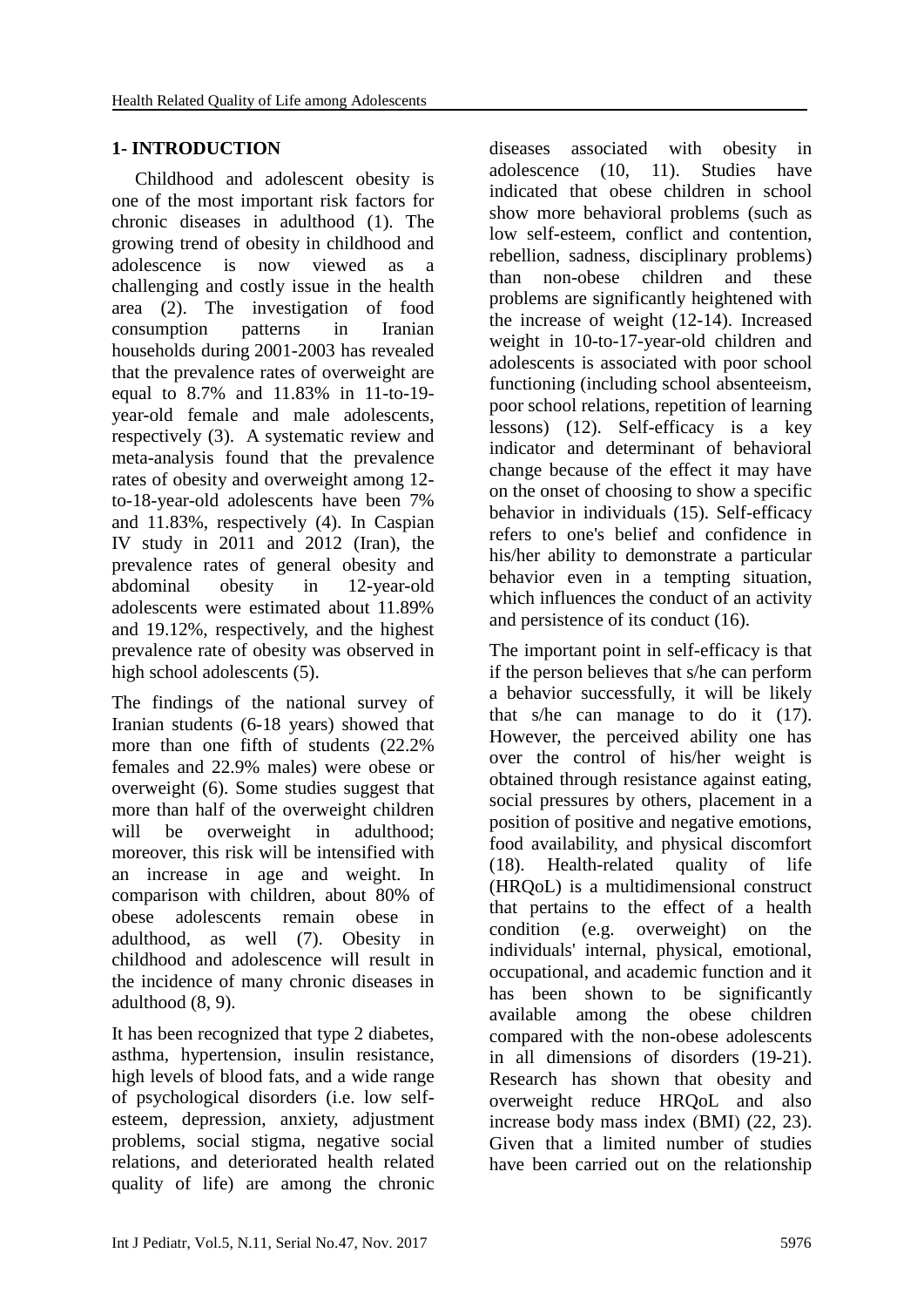between self-efficacy and HRQoL in obese adolescents compared with adolescents with normal weight, the present study is an attempt to evaluate the self-efficacy and HRQoL in adolescents with normal weight and those with obesity and overweight in high school settings, in Qazvin, Iran.

# **2- MATERIALS AND METHODS**

# **2-1. Participants and Setting**

 The present study case-control study was conducted on 16 secondary schools in the academic year 2016 in Qazvin, Qazvin province, Iran. The number of 118 obese or overweight students (above the 85<sup>th</sup>) percentile for children and teens of the same age and sex; 56 girls and 62 boys; cases) and 118 students with normal weight (5th percentile to less than the 85th percentile; 56 girls and 62 boys; control group) in the age group (12-18 years) were selected through multistage cluster sampling method by considering the inclusion criteria. The inclusion criteria were: being overweight or obese as defined by the World Health Organization (WHO) (24), not suffering any specific underlying disease, non-use of the medical drugs that influence weight, lack of weight loss diets, willingness to participate in the study, and parental consent. Both case and control groups were similar by gender, age and school. This study was approved by the ethic committee of the Qazvin University of Medical Sciences (IR.QUMS.REC.1395.172). In addition, the researchers obtained informed consent from their parents.

#### **2-2. Assessment**

#### **2-2-1. Weight status**

The weight of each student was measured by an independent research associate using SECA scale (SECA, Hamburg, Germany) with having the minimum clothes on and without any shoes on (with the accuracy of 100 mg), and students' height was also measured by means of a non-elastic tape with the accuracy of 0.5 cm while the heel had been attached to the wall and the eyes were straight on the opposite side. The Z scores of BMI were calculated using AnthroPlus software based on the adolescents' age and WHO's standard (25). According to this standard, if the Z score of BMI is smaller than -3 SD (standard deviation), the person is very thin; if this score is less than -2SD, the person is thin. On the other hand, if the BMI Z score is larger than  $+$  1 SD, the person is overweight; and if the BMI Z score is larger than  $+ 2$  SD, the person is obese. The individuals with the inclusion criteria were invited for participation in the study (25).

# **2-2-2. Sociodemographic information**

Sociodemographic information on age, gender, and educational level, was collected from records in the schools.

# **2-2-3. Weight self-efficacy**

One of the main instruments for data collection in this study was the Weight Efficacy Lifestyle Questionnaire (WEL), which has been developed by Clark et al. (26). This questionnaire contained twenty items and five subscales (negative emotions, availability, social pressure, physical discomfort, and positive activities) as well as a global sum of the subscales. All items are rated on a 10-point Likert scale ranging from 0 (not confident) to 9 (very confident) (4). The reliability and validity of the Persian version of the WEL have been approved by Navidian et al. (27).

# **2-2-4 Health-related quality of life (HRQoL)**

The Pediatric Quality of Life Inventory™ (PedsQL™) 4.0 Generic Core Scales Adolescent Version (i.e., 13–18 years old) was used to evaluate the HRQoL in the adolescents. This questionnaire included 23 items and four scales including physical functioning (8 items), emotional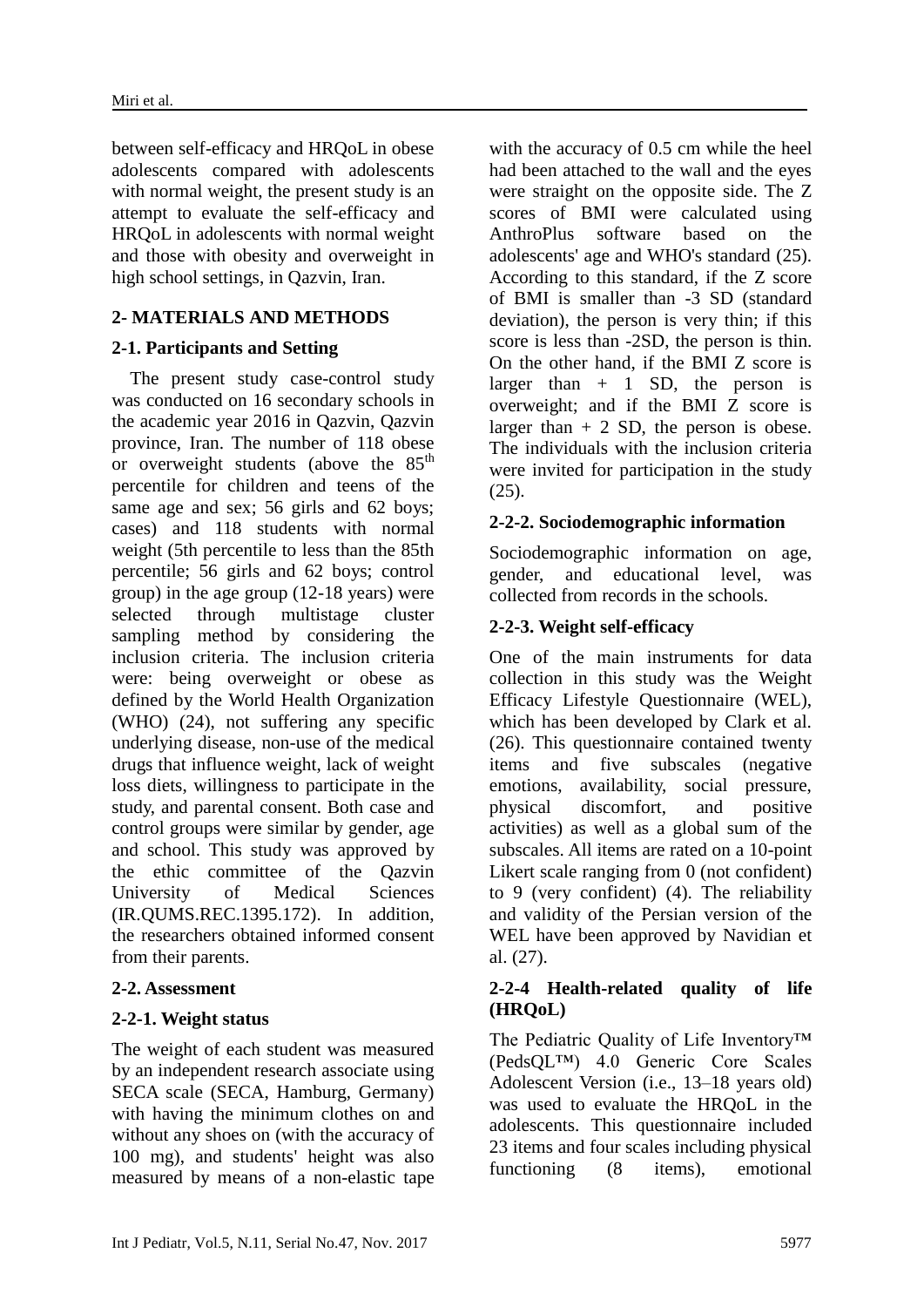functioning (5 items), social functioning (5 items), and school functioning (5 items). All items are rated on a five-point Likert scale, ranging from "never" (0) to "almost always" (4). The scores are linearly transformed on a scale from 0 (worst condition) to 100 (best condition). The PedsQL has two summary scores; Psychosocial Health Summary score and Physical Health Summary Score. To create Psychosocial Health Summary score, a mean score is computed from items pertaining to the emotional, social, and school functioning subscales. The Physical Health Summary Score is the same as the physical functioning scale score. Psychometric properties of the Persian version of the PedsQL have been evaluated in Iranian children and adolescents (28).

# **2-2-5. Physical Activity**

The 7-day Physical Activity Recall Scale was originally developed by Salis et al. to measure the amount of physical activity over the past 7 days. For the completion of this questionnaire, each respondent is interviewed and asked to recall his/her physical activities in the last seven days (it is initiated from yesterday and gradually is turned to the past), and to determine the duration (in minutes), intensity (based on the changes in heart rate compared to walking and running), and type (daily activities, leisure activities) of each of the activities. The consumed energy during the past week is calculated by means of following the instructions available in the instrument. According to these guidelines, the duration of sleep, moderate activity, hard activity, and very hard activity that have been reported by the respondent for each day are added together. Then, the number 24 is subtracted from the obtained value in order to obtain the duration of mild activity. In the next stage, the durations of each of the daily activities are added together to obtain the duration of daily activities for a week. The time period spent asleep and each of the activities are multiplied by a fixed number. This constant value is 1 for sleep, 1.5 for mild activities, 4 for moderate activities, 6 for hard activities, and 10 for very hard activities. All the obtained numbers are added together to determine the amount of energy expenditure. This value is divided by 7 in order to obtain the average consumed energy in one day of the previous week. The reliability of this scale has been assessed in several studies by means of intra-class coefficients (ICC) and it has been reported to be within the range of 0.34 to 0.99. This questionnaire has been recognized as a useful tool for the assessment of the amount of physical activity (29).

# **2-3. Data analyses**

Data analysis was performed using IBM SPSS Statistics for Windows Version 23.0 (IBM Corp., Armonk, NY, USA). Independent t-tests were used to test for differences between groups in terms of sociodemographic characteristics. The Benjamini and Hochberg false discovery rate was used to control the multiple comparisons (30). A multivariate logistic regression was performed, adjusting for age and gender, to investigate which variables contributed to adolescents' weight status (normal weight vs. obese or overweight). The results were expressed as adjusted odds ratios (AOR) with 95% confidence intervals (95% CI). A p-value of < 0.05 was considered significant.

To find out the mechanism and pathway that could explain the association between the independent variable (i.e. zBMI) and the outcome (I.e. HRQoL), a mediation analysis was performed. This analysis examines the role of third variable (negative emotion in this study) as intermediate variable between the independent variable (i.e. zBMI) and the outcome (I.e. HRQoL) (31). Mediation was evaluated using the PROCESS macro of SPSS version 23.0, developed by Hayes (32). The analysis was followed by Sobel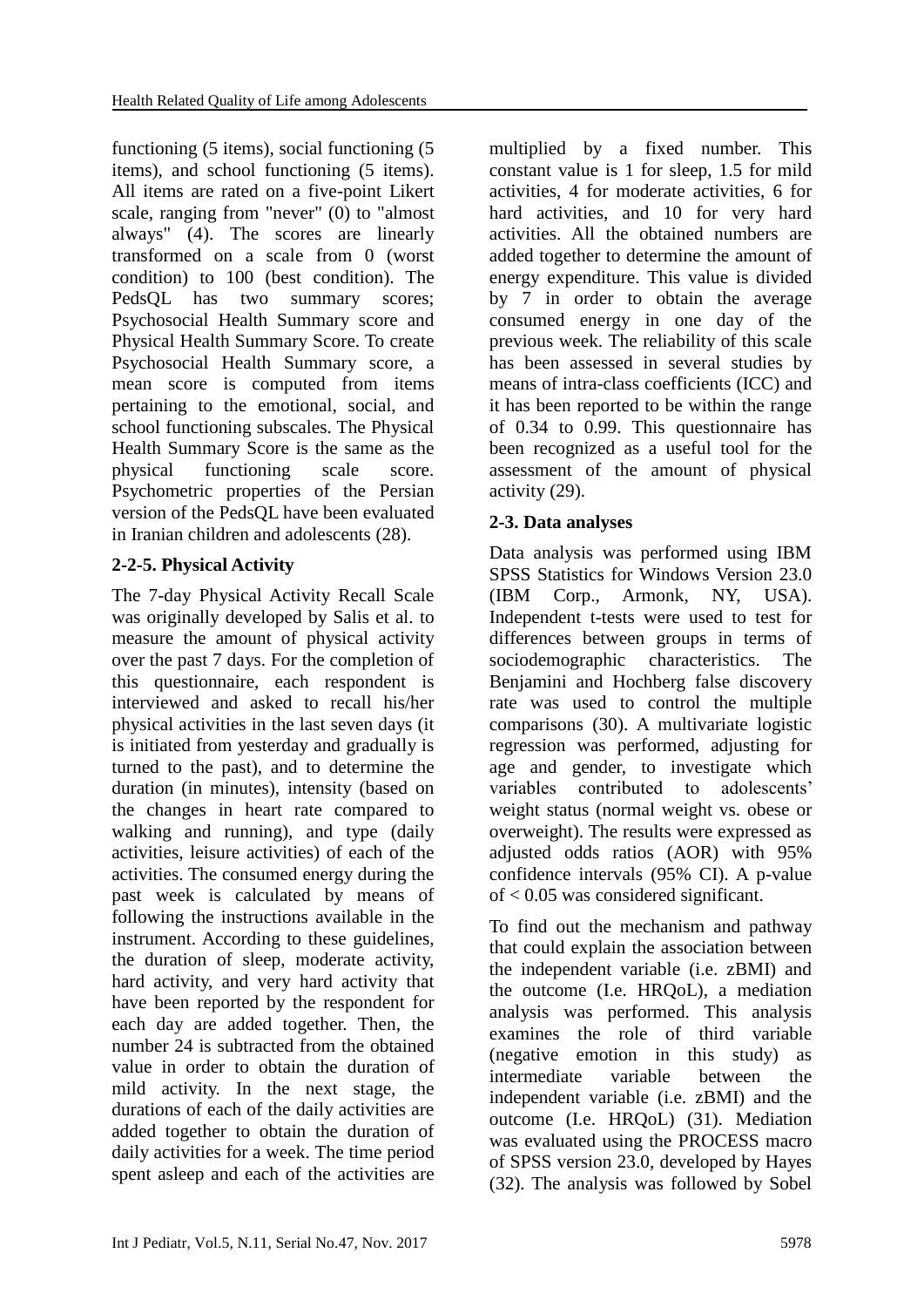test to test the significance of the mediation. Furthermore, a bootstrapping method (with 5000 bootstrap resamples) was also employed to calculate the biascorrected 95% confidence intervals (95% CIs) (33).

# **3- RESULTS**

 In this study, 236 adolescents (118 adolescents in each of the case and control groups) participated. The descriptive characteristics of the adolescents are shown in **Table.1**. The mean age of the adolescents in both groups was slightly more than 15 years. There was no significant difference between the two groups in terms of demographic variables, with the exception of their weight status (P<0.05). However, in terms of energy expenditure, a significant difference was observed between the two groups in such a way that the consumed energy in adolescents with normal weight equaled 342.94 kcal and in obese and overweight adolescents equaled 286.61 kcal (P<0.05).

The comparison of the mean scores of WEL subscales across the study groups is shown in **Table.2**. Adolescents with normal weight reported significantly higher scores on all WEL subscale as well as total score (67.73±20.36 in control group vs  $32.42 \pm 17.61$  in case group, P<0.05), with the exception of psychical discomfort  $(8.22\pm6)$  in control group vs.  $8.00 \pm 5.34$  in case group, P $> 0.05$ ) (**Table.2**). As it has been displayed in **Table.3**, the mean scores of the PedsQL subscales as well as total score were significantly higher in adolescents with

normal weight those with overweight and obesity  $(85.37 \pm 12.21$  in control group vs. 70.47 $\pm$  10.91 in case group, P<0.05). Multivariate logistic regression results indicated that lower levels of physical activity were significantly associated with a higher chance of obesity/overweight (**Table.4**). The individuals with higher scores on negative emotions were about 77% less likely to get obese or overweight  $(AOR = 0.23, 95\% \text{ CI} = 0.14-0.36)$ . As the adolescents' resistance to food availability becomes lower, obesity is expected to significantly increase  $(AOR = 0.55, 95\%)$  $CI = 0.38 - 0.79$ . Physical discomfort was not associated with risk of obesity/overweight in adolescents  $(AOR =$ 0.94, 95% CI = 0.58-1.55).

#### **3-1 Mediation analysis**

The mediational analysis evaluated whether negative emotions mediated the association of high BMI and worse psychosocial health. The zBMI (independent variable) were significantly associated with both negative emotions (the mediator) and psychosocial health (dependent variable). When negative emotion was included in the model, the association of negative emotions with psychosocial health remained significant, whereas the association of zBMI with psychosocial health did not. The bias– corrected bootstrap 95% CI indicated that the indirect effect through negative emotions was significant  $[B = -0.06$  (SE = 0.02), 95% CI= 0.03, 0.01], thus indicating that in negative emotions acts as mediator between zBMI and psychosocial health (**Figure.1**).

**Table-1**: Sample characteristics across normal weight adolescents sample and obese and overweight adolescents sample

| Variables     | Groups            |                   |  |
|---------------|-------------------|-------------------|--|
|               | Control $(n=118)$ | Case $(n=118)$    |  |
| Gender (girl) | 56 (%47.5)        | 56 (%47.5)        |  |
| Age, year     | $15.12 \pm 1.3$   | $15.01 \pm 1.60$  |  |
| Weight,*kg    | $64.72 \pm 12.31$ | $81.05 \pm 19.43$ |  |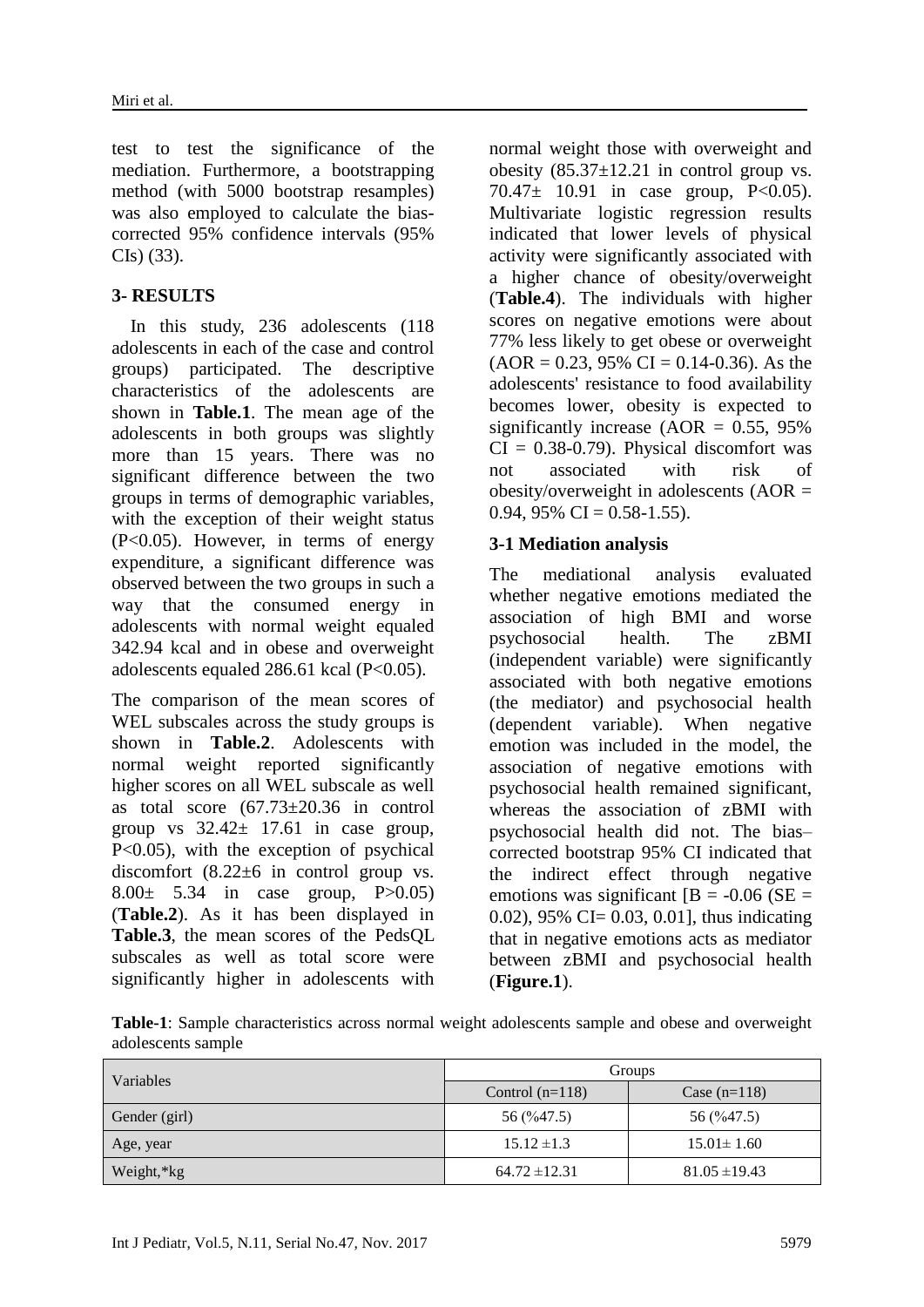| Height, cm                    | $167.34 \pm 17.65$ | $166.70 \pm 11.45$ |
|-------------------------------|--------------------|--------------------|
| <b>BMI:</b> *( $kg/m^2$ )     | $23.02 \pm 15.13$  | $30.01 \pm 17.30$  |
| zBMI*                         | $0.99 \pm 0.24$    | $2.16 \pm 0.63$    |
| Physical activity (Kcal/day)* | $342.94 \pm 99.70$ | $286.61 \pm 83.93$ |

\*Statistically significant according to Benjamini–Hochberg procedure; BMI: Body Mass Index; ZBMI: Body Mass Index -for-age z-score.

**Table-2**: The comparison of WEL scores of normal weight adolescents sample and obese and overweight adolescent samples

| Variables            | Groups            |                   |  |
|----------------------|-------------------|-------------------|--|
|                      | Control $(n=118)$ | Case $(n=118)$    |  |
| Negative emotions*   | $14.67 \pm 8.81$  | $9.32 \pm 9.03$   |  |
| Availability*        | $12.20 \pm 9.34$  | $7.22 \pm 5.65$   |  |
| Social pressure*     | $12.39 \pm 8.71$  | $8.39 \pm 6.42$   |  |
| Physical discomfort  | $8.22 \pm 6.39$   | $8.00 \pm 5.03$   |  |
| Positive activities* | $15.62 \pm 7.49$  | $8.89 \pm 5.34$   |  |
| Total*               | $64.73 \pm 20.36$ | $32.42 \pm 17.61$ |  |

\*Statistically significant according to Benjamini–Hochberg procedure; WEL: Weight Efficacy Lifestyle.

**Table-3**: The comparison of HRQoL of normal weight adolescents sample and obese and overweight adolescent samples

| Variables                          | Groups            |                   |
|------------------------------------|-------------------|-------------------|
|                                    | Control $(n=118)$ | Case $(n=118)$    |
| Physical functioning*              | $83.10 \pm 12.52$ | $71.09 \pm 12.05$ |
| Emotional functioning*             | $76.39 \pm 16.62$ | $60.12 \pm 16.92$ |
| Social functioning*                | $85.27 \pm 15.95$ | $67.11 \pm 14.17$ |
| School functioning*                | $80.14 \pm 16.97$ | $73.56 \pm 15.47$ |
| Psychosocial Health Summary Score* | $14.93 \pm 81.22$ | $16.11 \pm 66.81$ |
| HRQOL total score*                 | $85.37 \pm 12.21$ | $70.47 \pm 10.91$ |

\*Statistically significant according to Benjamini–Hochberg procedure; HRQoL: Health-related quality of life.

|  |  | Table-4: Results of multiple regression predicting weight status |
|--|--|------------------------------------------------------------------|
|--|--|------------------------------------------------------------------|

| Variables                    | <b>OR</b> | CI 95%        | P- value |
|------------------------------|-----------|---------------|----------|
| Physical activity            | 0.66      | 0.48-0.911    | 0.011    |
| Negative emotions            | 0.23      | $0.14 - 0.36$ | 0.001    |
| Availability                 | 0.55      | $0.38 - 0.79$ | 0.001    |
| Social pressure              | 0.54      | $0.32 - 0.93$ | 0.027    |
| Physical discomfort          | 0.94      | $0.58 - 1.55$ | 0.83     |
| Positive activities          | 0.53      | $0.37 - 0.75$ | 0.001    |
| Physical functioning         | 0.50      | $0.33 - 0.71$ | 0.001    |
| <b>Emotional functioning</b> | 0.21      | $0.11 - 0.32$ | 0.001    |
| Social functioning           | 0.16      | $0.10 - 0.25$ | 0.001    |
| School functioning           | 0.49      | $0.38 - 0.62$ | 0.001    |

OR: odds ratio; CI: confidence interval.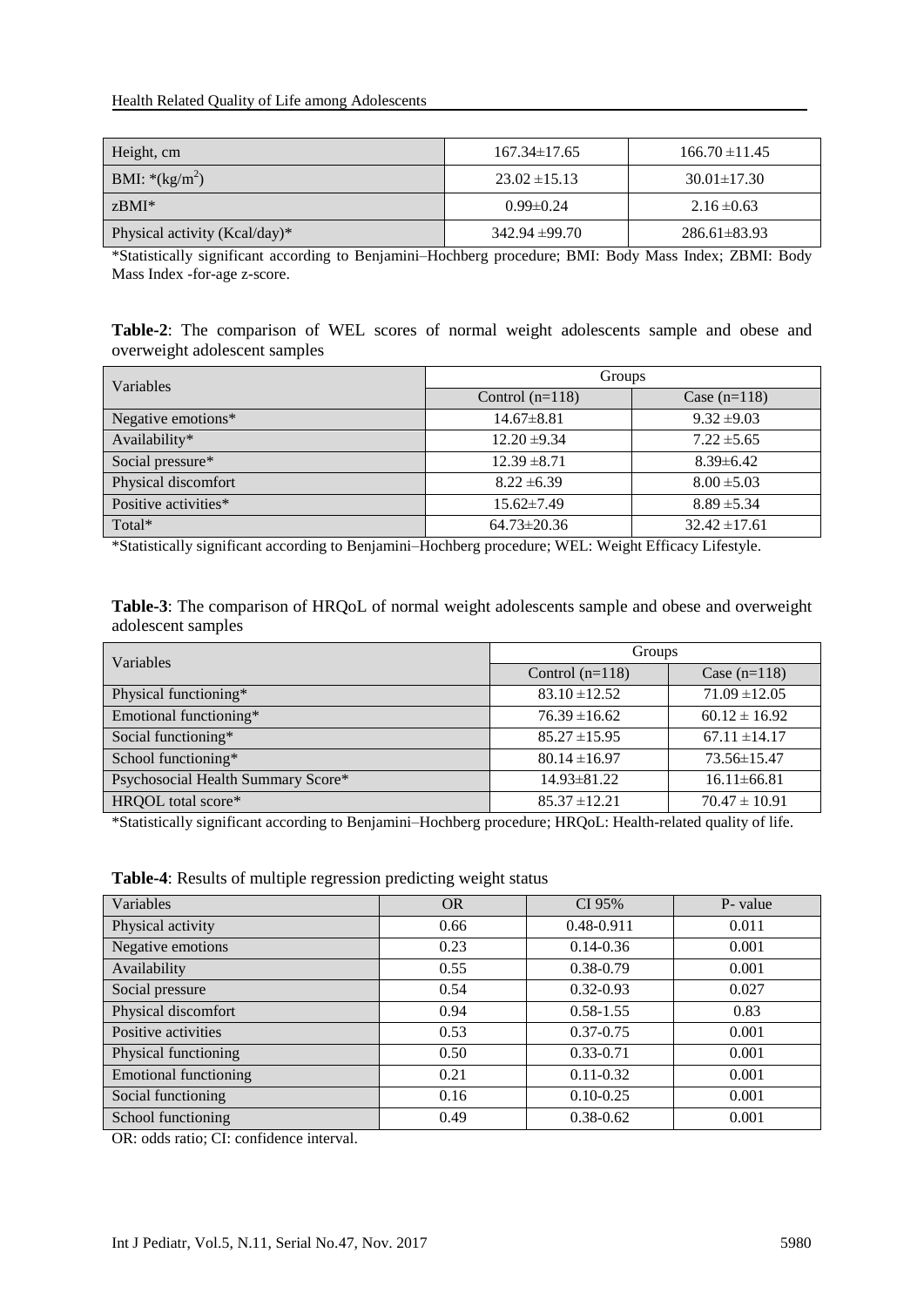

**Fig.1**: Mediational Model.Standard regression coefficients for the relationship between zBMi and HRQoL (\*\* P<0.01, \*\*\* P<0.001).

#### **4- DISCUSSION**

 This study aimed to investigate the psychosocial and well-being differences between the obese and overweight adolescents and normal-weight adolescents in the city of Qazvin. The results of this study indicated that WSE and HRQoL in obese and overweight adolescents were much lower than those in normal-weight adolescents. Obese and overweight adolescents had a lower sense of control over their eating behavior and this problem appears in their HRQoL. In addition, the results of the study indicated that negative emotions mediated in the relation between the zBMI and psychosocial health. In other words, adolescents with higher zBMI level had lower resistance to eating when they are angry, anxious, and depressed which these contribute to worsening their HRQoL. Adolescents' motivation to modify his or her lifestyle is considered as important factor for successful treatment of obesity (34). Obese adolescents are often expected not to be able to resist against the temptations and eating conditions; therefore, they may surrender during the dietary plans and withdraw from the diet earlier. Peter M. Miller et al. found that there is a lower level of selfefficacy in obese patients with an eating disorder than that in the obese people

without an eating disorder and, thereby, self-efficacy is associated with the eating severity and disorder. In addition, there is a significant negative correlation between eating disorders and self-efficacy score as well as its subscales, including negative emotions, social pressures, physical discomfort, and positive activities. The researchers found that self-efficacy is an important factor in the prognosis of treatment in the overweight people with eating disorders. Indeed, this may explain the fact that these patients are more likely to leave the treatment (35). The consequences of obesity and overweight are not just limited to physical health. Childhood obesity will be associated with a large number of problems such as dissatisfaction with body shape, negative body image, depression, and low selfesteem. Moreover, there are some pieces of evidence that obese children and adolescents have lower HRQoL. In the current study, the PedsQL subscales on physical, emotional, social, and school functioning among obese and overweight adolescents were found to be significantly lower than those with normal weight. In addition, the total score of PedsQL in obese and overweight adolescents was lower than adolescents with normal weight. Obese and overweight adolescents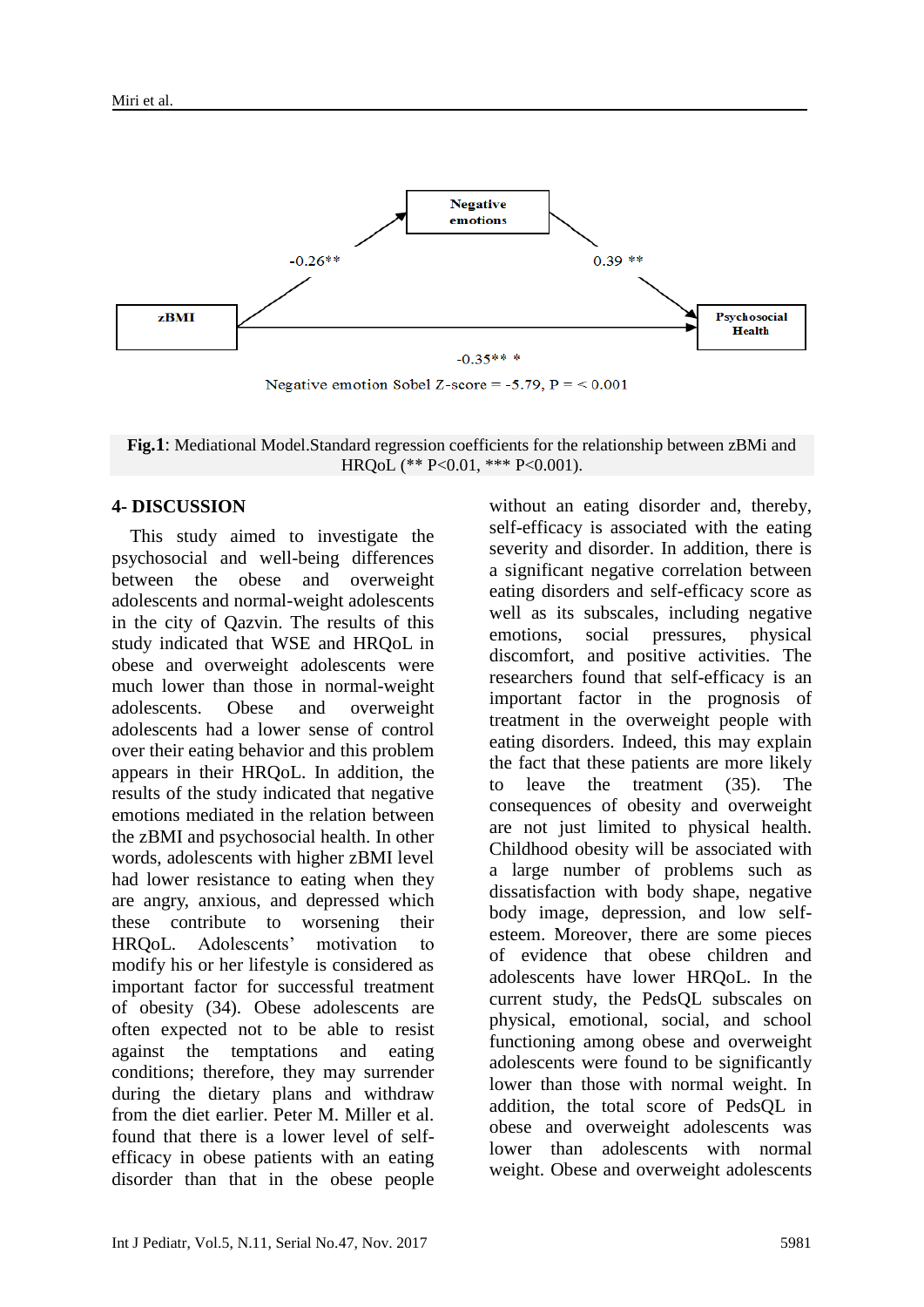are often dissatisfied with their weight and usually seek non-standard methods for weight loss; hence, this causes physical harm to them (36). Increased awareness and motivation in adolescents as well as parental involvement can be an important and effective strategy to increase efficacy and improve the style and HRQoL in obese and overweight adolescents (37).

# **4-1. Limitations of the study**

The researchers acknowledge limitations of this study. One limitation of this study is that we used a cross sectional design. Therefore, it is not possible to assess causal relationship between the study variables across the two groups. Furthermore, a parallel parent-proxy for the PedsQL is available. We did not assess parental perceptions of children weight and HRQoL. Nevertheless, studies demonstrated that parent-child agreement on children' HRQoL is low to moderate (38, 39). Child's health condition plays an important role for the perception of parents or caregivers on the HRQoL of children/adolescents. However, parents of healthy children would report higher HRQoL than their children but parents of ill children including obesity report lower HRQoL than their children (40, 41). On the other hand, a weak agreement was found for parent-child agreement in body weight status in US population (42). Therefore, parents of obese schoolchildren were no aware of deteriorated HRQoL in their obese children and tented to overestimate HRQoL for their obese children (43). Therefore, using parent proxy measure alone for assessing QOL among obese children is not still recommended.

#### **5- CONCLUSION**

 The present study revealed that lifestyle self-efficacy and HRQoL in obese and overweight adolescents are far lower than that in their peers with normal weight. Uncontrolled negative emotions could be a significant variable to reduce adolescents' HRQoL. Therefore, weight management programs should focus on increasing adolescent's control on situations related to negative emotions to improve their HRQoL.

### **6-AUTHORS CONTRIBUTIONS**

- Study design: FM, MJ, AHP.
- Data Collection and Analysis: FM, KI, AR.
- **Manuscript Writing: FM, AHP, MJ.**
- Critical Revision: KI, AR, C-YL.

# **7- CONFLICT OF INTEREST**

The authors had not any financial or personal relationships with other people or organizations during the study. Therefore, there was no conflict of interests in this article.

# **8- REFERENCES**

1. Haghi M, Mazloomy Mahmoodabad SS, Mozaffari-Khosravi H, Eslami Shahrbabaki H, Fallahzadeh H, Rafati fard M. Analysis of Weight Control among overweight and obese Iranian Adolescents: Application of the Trans-theoretical Model. International Journal of Pediatrics. 2017. [Article in press]

2. Jafarzadeh S, Mohammad Khan Kermanshahi S, Khani Jeihooni A. Effect of Comprehensive Health Promotion Program on Quality of Life, Weight, and Physical Activity among Iranian Overweight School-age Girls. International Journal of Pediatrics. 2017;5(4):4671-81.

3. Doustmohammadian A, Abdollahi M, Bondarianzadeh D, Houshiarrad A, Abtahi M. Parental determinants of overweight and obesity in Iranian adolescents: a national study. Iran J Pediatr. 2012;22(1):35-42.

4. Kelishadi R, Haghdoost AA, Sadeghirad B, Khajehkazemi R. Trend in the prevalence of obesity and overweight among Iranian children and adolescents: a systematic review and meta-analysis. Nutrition. 2014;30(4):393-400.

5. Esmaili H, Bahreynian M, Qorbani M, Motlagh ME, Ardalan G, Heshmat R, et al. Prevalence of General and Abdominal Obesity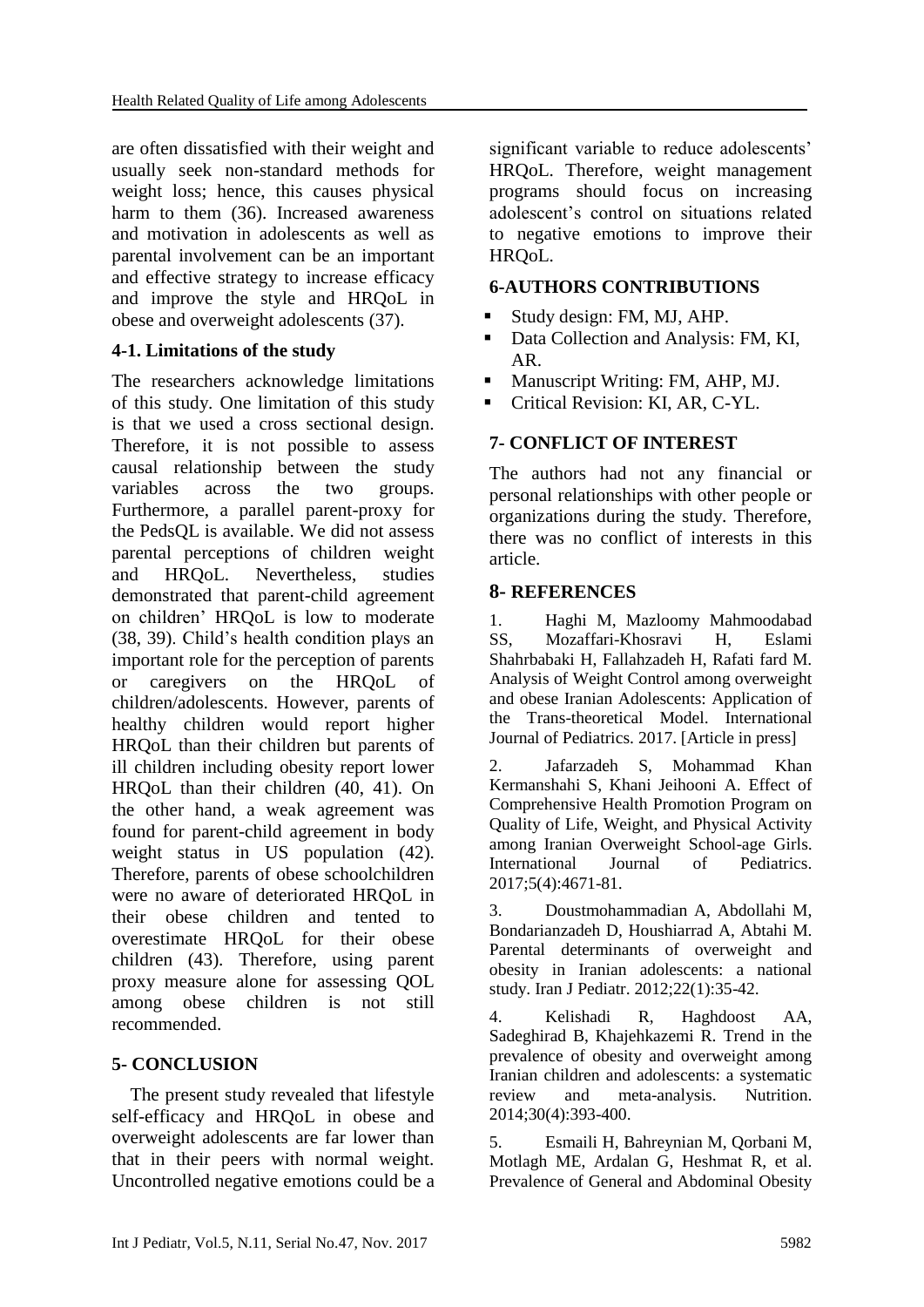in a Nationally Representative Sample of Iranian Children and Adolescents: The CASPIAN-IV Study. Iran J Pediatr. 2015;25(3):e401.

6. Kelishadi R, Ardalan G, Qorbani M, Ataie-Jafari A, Bahreynian M, Taslimi M, et al. Methodology and Early Findings of the Fourth Survey of Childhood and Adolescence Surveillance and Prevention of Adult Non-Communicable Disease in Iran: The CASPIAN-IV Study. Int J Prev Med. 2013;4(12):1451-60.

7. Bodkin A, Ding HK, Scale S. Obesity: An overview of current landscape and prevention-related activities in Ontario: Ontario Chronic Disease Prevention Alliance; 2009.

8. Alimoradi F, Jalilolghadr S, Shabbidar S, Javadi A, Javadi M. Evaluation of Blood Lipids Status and Its Association with Body Mass Index of Adolescents in Qazvin. ZUMS Journal. 2015;23(98):122-31.

9. Jalilolghadr S, Javadi A, Mahram M, Farshidgohar M, Javadi M. Prevalence of Metabolic Syndrome and Insulin Resistance in Children and Adolescent of Qazvin, Iran. The Malaysian journal of medical sciences : MJMS. 2015; 22(6):32-9.

10. Thomas HM, Irwin JD. What is a healthy body weight? Perspectives of overweight youth. Canadian Journal of Dietetic Practice and Research. 2009;70(3):110-6.

11. Walker L, Hill AJ. Obesity: The role of child mental health services. Child and Adolescent Mental Health. 2009;14(3):114-20.

12. Carey FR, Singh GK, Brown HS, 3rd, Wilkinson AV. Educational outcomes associated with childhood obesity in the United States: cross-sectional results from the 2011-2012 National Survey of Children's Health. Int J Behav Nutr Phys Act. 2015;12 Suppl 1:S3.

13. Datar A, Sturm R. Childhood overweight and parent-and teacher-reported behavior problems: evidence from a prospective study of kindergartners. Archives of pediatrics & adolescent medicine. 2004;158(8):804-10.

14. Halfon N, Larson K, Slusser W. Associations between obesity and comorbid mental health, developmental, and physical health conditions in a nationally representative sample of US children aged 10 to 17. Academic pediatrics. 2013;13(1):6-13.

15. Shin H, Shin J, Liu P-Y, Dutton GR, Abood DA, Ilich JZ. Self-efficacy improves weight loss in overweight/obese postmenopausal women during a 6-month weight loss intervention. Nutrition Research. 2011;31(11):822-8.

16. Bandura A. Self-efficacy: the exercise of control. Worth Publishers. ISBN: 0716728508, 9780716728504,1997.

17. Pekmezi D, Jennings E, Marcus BH. Evaluating and enhancing self-efficacy for physical activity. ACSM's health & fitness journal. 2009;13(2):16-21.

18. Berman ES. The relationship between eating self-efficacy and eating disorder symptoms in a non-clinical sample. Eating behaviors. 2006;7(1):79-90.

19. Pinhas-Hamiel O, Singer S, Pilpel N, Fradkin A, Modan D, Reichman B. Healthrelated quality of life among children and adolescents: associations with obesity. International journal of obesity. 2006;30(2):267-72.

20. Schwimmer JB, Burwinkle TM, Varni JW. Health-related quality of life of severely obese children and adolescents. Jama. 2003;289 (14):1813-19.

21. Williams J, Wake M, Hesketh K, Maher E, Waters E. Health-related quality of life of overweight and obese children. Jama. 2005;293 (1):70-6.

22. Fallon EM, Tanofsky-Kraff M, Norman A-C, McDuffie JR, Taylor ED, Cohen ML, et al. Health-related quality of life in overweight and nonoverweight black and white adolescents. The Journal of pediatrics. 2005;147(4):443-50.

23. Trent M, Austin SB, Rich M, Gordon CM. Overweight status of adolescent girls with polycystic ovary syndrome: body mass index as mediator of quality of life. Ambulatory Pediatrics. 2005;5(2):107-11.